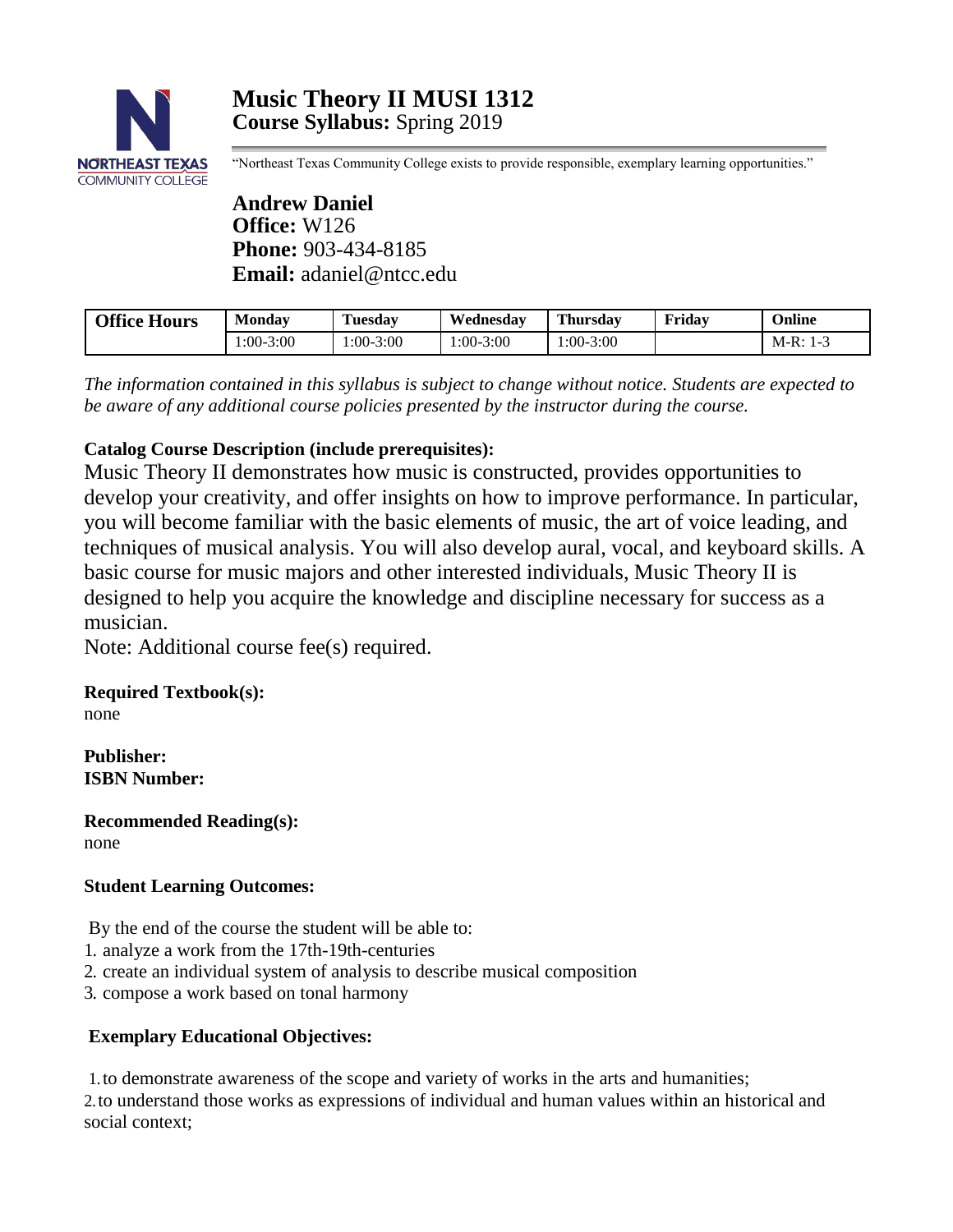3.to respond critically to works in the arts and humanities;

4.to engage in the creative process or interpretive performance and comprehend the physical and intellectual demands required of the author or visual or performing artist;

5.to articulate an informed personal reaction to works in the arts and humanities;

6.to develop an appreciation for the aesthetic principles that guide or govern the humanities and arts; 7.to demonstrate knowledge of the influence of literature, philosophy, and/or the arts on intercultural experiences.

# **SCANS Skills:**

 $N/A$ 

# **Lectures & Discussions:**

Three hours of lecture per week. The student is expected to engage in all class discussions.

# **Evaluation/Grading Policy:**

The student will be evaluated on the following:

- 1. class preparedness
- 2. homework assignments
- 3. exams

# **Tests/Exams:**

There will be quizes each week and two exams (mid-term and final)

#### **Assignments:**

There will be a variety of assignments: 1. weekly analysis projects 2. composition assignments

# **Other Course Requirements:**

Students are required to attend two live musical performances.

# **Student Responsibilities/Expectations:**

Students are expected to have completed all assignments in a timely manner and be prepared to discuss course material.

#### **NTCC Academic Honesty Statement:**

"Students are expected to complete course work in an honest manner, using their intellects and resources designated as allowable by the course instructor. Students are responsible for addressing questions about allowable resources with the course instructor. NTCC upholds the highest standards of academic integrity. This course will follow the NTCC Academic Honesty policy stated in the Student Handbook."

#### **Academic Ethics**

The college expects all students to engage in academic pursuits in a manner that is beyond reproach. Students are expected to maintain complete honesty and integrity in their academic pursuit. Academic dishonesty such as cheating, plagiarism, and collusion is unacceptable and may result in disciplinary action. Refer to the student handbook for more information on this subject.

# **ADA Statement:**